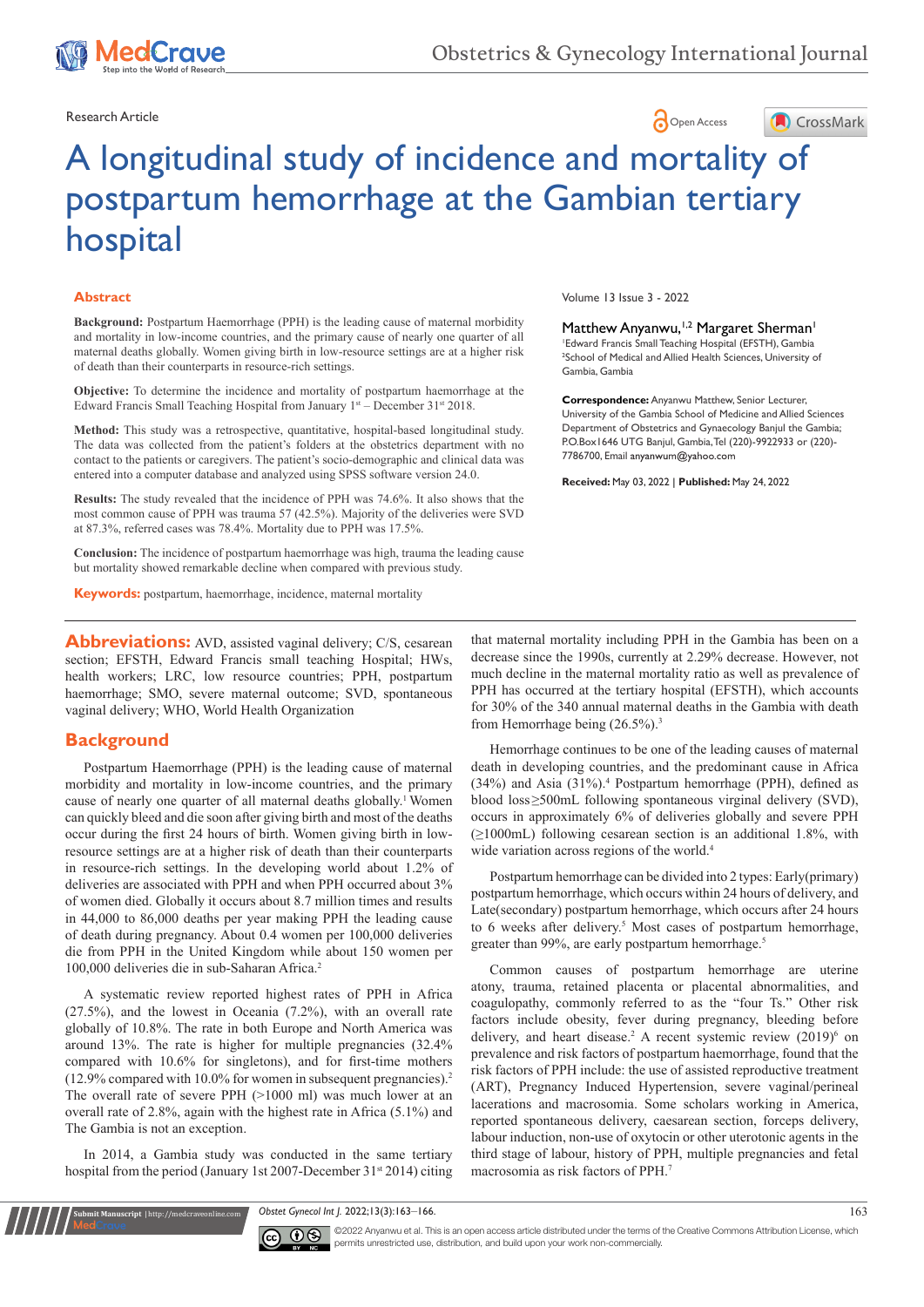The majority of postpartum haemorrhage could be avoided through the use of prophylactic uterotonics after the delivery of the baby and timely appropriate application of active management of third stage of labour.

#### **Postpartum Haemorrhage in relation to maternal morbidity**

PPH remains a significant cause of maternal mortality and morbidity like hypovolaemic shock, anaemia, multi-organ failure, consumptive coagulopathy, disseminated intra-vascular coagulation (DIC), blood transfusion related complications and hysterectomy leading to loss of childbearing potential and on psychological wellbeing.<sup>8-10</sup>

Postpartum hemorrhage is the second leading single cause of maternal mortality, ranking behind preeclampsia/eclampsia. The condition is responsible for 25% of delivery-associated deaths, and this figure is as high as  $60\%$  in some countries.<sup>11</sup> In sub-Saharan Africa, where blood supply is critically inadequate, severe haemorrhage is a leading cause of maternal deaths.12 In September 2015, a crosssectional study was done in Mali and Senegal which showed that living in Mali is associated with a higher risk of PPH-related maternal mortality than in Senegal.13 No difference in the characteristics of women, pregnancy and childbirth between the two countries could explain this result. However, the prevalence of PPH in their study was higher in Senegal than in Mali.<sup>14</sup>

In 2014, a study conducted in the Gambia revealed that haemorrhage (26.5%), hypertensive disease (19.8%), sepsis (10.6%) and anaemia (8.9%) were consistently the commonest causes of maternal mortality in the period under review.3

Therefore, the objective of the study was to determine the incidence and mortality of postpartum haemorrhage at the Gambian tertiary.

# **Methodology**

This was a retrospective, quantitative, hospital-based study with secondary data analysis through revision of patient's folders from the record department.

Inclusion and exclusion criteria: all women during the year under review who were diagnosed and treated at EFSTH for obstetrics haemorrhage in the postpartum were included in the study. Women with other conditions in the maternity were excluded from further analysis as it was a longitudinal study. The measured variables includes socio- demographic characteristics (age, address, ethnicity, parity); obstetrics characteristics (referred, mode of delivery, amount of blood loss, clinical diagnosis, management received, length of hospital stay, and hospital records of mortality).

Objective definitions used in this study:

- a. In the patient folder she was bleeding and had blood transfusion.
- b. She was bleeding and was taken to theatre for examination under anaesthesia.
- c. It was documented that the estimated blood loss was above 500mls for vaginal delivery, or 1000ml> for caesarean section.
- d. That she has hypovolaemic shock and needed resuscitation on arrival.

**Data analysis:** Data was entered into computer database consistent checks performed and data was analyzed with SPSS version 26. Results were presented in simple frequency tables.

**Ethical consideration:** The study was approved by ethics and scientific committee of the Edward Francis Small Teaching Hospital and the community medicine department of school of medicine and allied health sciences.

# **Results (Tables 1–4)**

**Table 1** The frequency distribution of sociodemographic variables

| Variable         | Category  | N(%)      |
|------------------|-----------|-----------|
| Age              | $15 - 25$ | 49 (36.6) |
|                  | 26-35     | 56 (41.8) |
|                  | 36-45     | 29(21.6)  |
| Address          | Rural     | 47 (35.1) |
|                  | Urban     | 87 (64.9) |
| <b>Ethnicity</b> | Mandinka  | 23 (17.2) |
|                  | Wolof     | 11(8.2)   |
|                  | Jola      | 12(9.0)   |
|                  | Fula      | 32 (23.9) |
|                  | Others    | 54 (41.8) |
| Parity           | 0         | 21(15.7)  |
|                  | $1-3$     | 58 (43.3) |
|                  | 4-7       | 44 (32.8) |
|                  | >7        | 11(8.2)   |

*The study included a total of 134 patients, who had obstetrics haemorrhage in the postpartum, 100 met the objective criteria for postpartum haemorrhage in this study and the other 34 were unquantified postpartum haemorrhage patients. Fula tribe and high parity was associated with PPH.*

**Table 2** shows the frequency table of obstetrics characteristics of study population

| Variable                | Category                   | N(%)       |
|-------------------------|----------------------------|------------|
| Referred                | Yes                        | 105(78.4)  |
|                         | No                         | 29(21.6)   |
| Mood of presentation    | Alert                      | 115(85.8)  |
|                         | Coma                       | 19(14.2)   |
| Mood of delivery        | <b>SVD</b>                 | 117(87.3)  |
|                         | <b>AVD</b>                 | 6(4.5)     |
|                         | C/S                        | 11(8.2)    |
| Clinical diagnosis      | <b>PPH</b>                 | 100(74.6)  |
|                         | Other forms of haemorrhage | 34 (25.4)  |
| Management received     | Medical                    | 128 (95.5) |
|                         | Surgical                   | 6(4.5)     |
| Length of hospital stay | Day(s)                     | 123(91.8)  |
|                         | Weeks                      | 9(6.7)     |
|                         | Months                     | 2(1.5)     |

*Of the total participants, about 78.4% were referred from other health centers and hospitals, 87.3% had spontaneous vaginal delivery and 100% loss >500mls of blood.*

**Table 3** Incidence and causes of postpartum haemorrhage

| <b>Variable</b>   | Category          | N(%)       |
|-------------------|-------------------|------------|
| Incidence         | PPH               | 100(74.6)  |
|                   | Others            | 34 (25.4)  |
|                   | Total             | 134 (100%) |
| <b>PPH Causes</b> | Uterine atony     | 21(15.7)   |
|                   | Trauma            | 57 (42.5)  |
|                   | Retained placenta | 13(9.7)    |
|                   | Thrombin          | 3(2.2)     |
|                   | Undocumented      | 6(4.5)     |
|                   | Total             | 100(100%)  |

*The incidence of PPH (74.6%) was high. The most common cause of PPH was laceration (Trauma) n=57 (42.5%), while thrombin was the least cause at 2.2*%.

**Citation:** Anyanwu M, Sherman M. A longitudinal study of incidence and mortality of postpartum hemorrhage at the Gambian tertiary hospital. *Obstet Gynecol Int J.* 2022;13(3):163‒166. DOI: [10.15406/ogij.2022.13.00643](https://doi.org/10.15406/ogij.2022.13.00643)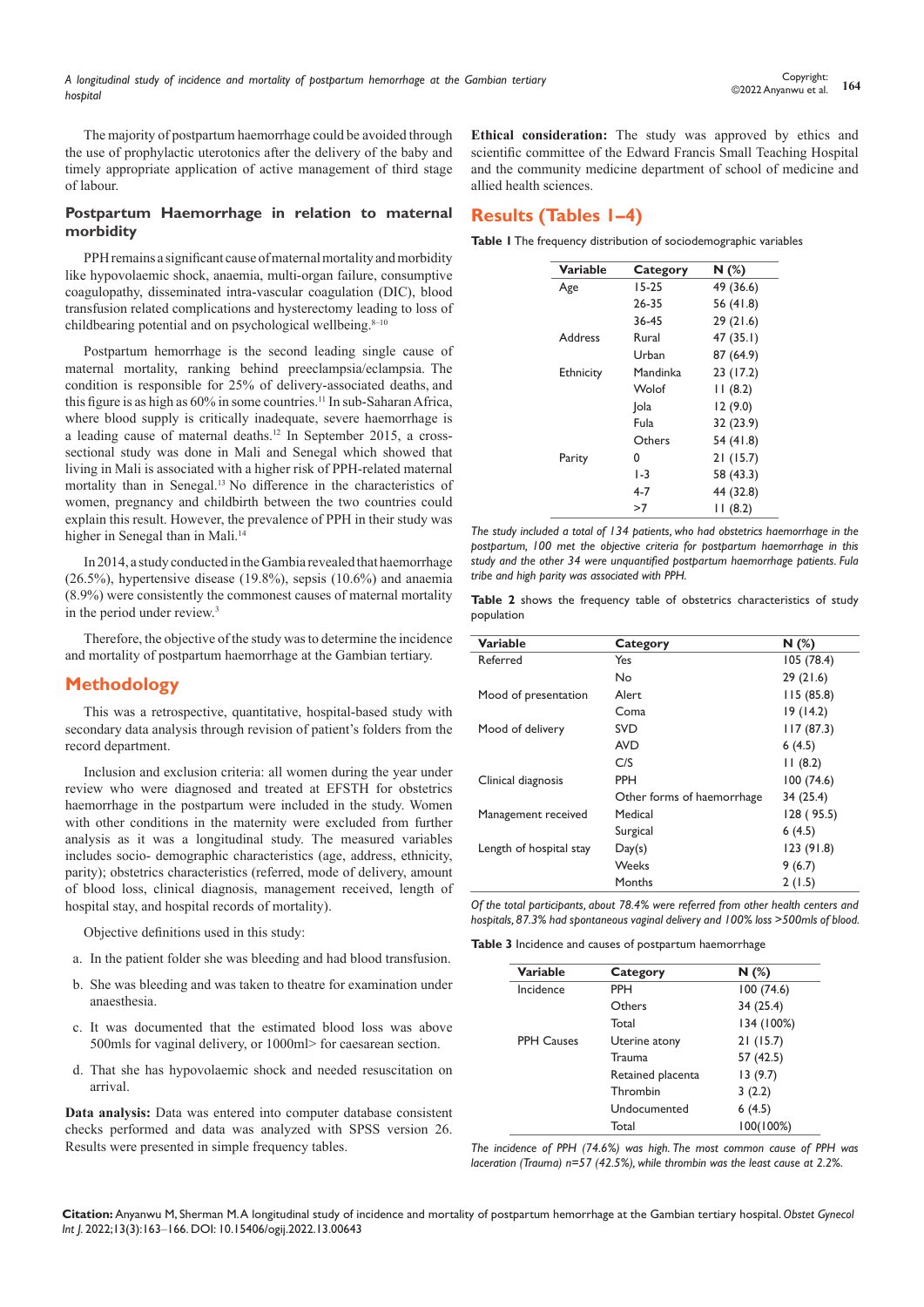**Table 4** Mortality and common causes

| Variable Mortalities         | Category          | N(%)     |
|------------------------------|-------------------|----------|
| Due to Postpartum Hemorrhage | Uterine atony     | 5(35.7%) |
|                              | Retained placenta | 2(14.3%) |
|                              | Trauma            | 4(28.6%) |
|                              | Thrombin          | 2(14.3%) |
|                              | Undocumented      | (7.1%)   |
|                              | Total             | 14(100%) |

*The total mortality of the year from PPH was 14(100%), with uterine atony cause of PPH being the highest cause of mortality at 5(35.7%), followed closely by trauma 4 (28.6%).*

### **Discussion**

During the period under review, out of 3,491 deliveries, 134 cases of haemorrhages that occurred in the postpartum were reported. However, the study showed an incidence of 76% of PPH when we study haemorrhages recorded in the postpartum using objective clinical definition as documented in the patient folders. The total mortality of the year was 21(100%) with high percentage of deaths due to obstetric haemorrhage 14 (66.7%). Trauma was the most common cause 57 (42.5) % followed by uterine atony 21 (15.7%). The study recorded 2.2 % incidence of thrombin as a causative factor of postpartum haemorrhage in our setting.

Regarding maternal mortality due to obstetrics haemorrhage in the tertiary hospital in the Gambia, the trend is showing reduced incidence. In  $2014$  it was  $26.5\%$ ,<sup>3</sup> four years later, in our data analysis the mortality due to haemorrhage has reduced approximately 2-folds (14.0%). The socio-demographic representation of the study population did not change remarkably as the age distribution of mothers that died due to haemorrhage was almost always similar. The reason for reducing trend of mortality due to haemorrhage at the hospital was the proactive protocol of managing abruption, placenta praevia and improved availability of blood products. The protocol of transfusing blood before delivery of baby for abruptio placental started in 2014 and we have observed drastic reduction of mortality due to bleeding. The triad of haemorrhage, hypertensive disorders and sepsis in this order as common causes of maternal mortality for over 3 decades has changed in the 20s to preeclampsia/Eclampsia, haemorrhage and sepsis yet unpublished but internal audit have shown the reversed order.

Concerning age of mothers who had haemorrhage in this study the distribution shows that the majority of them were between the ages of 26-35 (41.8%) which was similar to previous study in the same hospital.<sup>3</sup> The trend towards extremes of reproductive age in the distribution of haemorrhage cannot be over emphasized as genital trauma was the most common cause of haemorrhage.

For reasons beyond the scope of the study, the Fula ethnic minority in the Gambia has been attributed to bleeding excessively after delivery but no robust evidence to confirm this. In our study Fula's (23.9%) was the most common ethnic group affected, particularly when husband and wife are from the same ethnic group.

Our study also revealed that majority of the PPH cases were referred (78.4%) from secondary and tertiary health centers and hospitals, which was expected as the hospital is a referral centre for all complicated cases in obstetrics. Other scholars who worked on the subject had similar report.<sup>15</sup> Participants in the urban areas were mostly affected (64.9%) than their counterparts in the rural areas (35.1%). Among the 100 patients, spontaneous vaginal delivery (SVD) was the most common mode of delivery (87.3%). A similar study conducted

in Pakistan,  $16$  majority (50%) had caesarean section as the commonest mode of delivery and SVD was (23%).

Of the 134 cases of haemorrhage 85.8% were conscious on arrival which was consistent with the study in 2011.<sup>17</sup> Our study revealed that the most common cause of PPH was trauma 57 (42.5%) followed by uterine atony 21 (15.7%). Trauma as the leading cause of haemorrhage in this study is another change of trend because uterine atony has always remained the most common cause of bleeding in the postpartum and corrective measures and or preventive measures such as active management of  $3<sup>rd</sup>$  stage of labour the phenomenal 4thstage of labour has been suggested. All geared towards controlling or preventing atony to avoid postpartum haemorrhage. Perhaps protocols have been well applied and slight reduction of atony was recorded in this study. The previous study<sup>3</sup> has uterine atony as the most common cause. Similarly, some have reported the order of uterine atony, trauma and retained products of conception as the most common triad of PPH.18

Our study showed similar trends of well-established risk factors of PPH such as increased maternal age, trauma, retained products, assisted vaginal deliveries, parity both in nulliparity and high parity which was similar in the study conducted in Australia.<sup>19</sup>

It was also discovered that visual estimation of blood loss was not accurate as values were underestimated in cases of trauma and C/S deliveries leading to untimely diagnosis, delayed interventions and mortality. Scholars working elsewhere have consistently reported similar results.<sup>15,20,21</sup>

#### **Study limitation**

Visual estimation method of blood loss has been proven to underestimate blood loss in the postpartum. This may delay diagnosis and predispose to morbidity and mortality of PPH.

Information retrieval from records office and folders of patients was a nightmare which invariable will affect the data quantity and quality of this study.

However, the strength of the study was the longitudinal design which looked at postpartum haemorrhage and further categorize into objective parameters that suggest need of transfusion and those which were not counted though bleeding in the postpartum was recorded in their folders.

# **Conclusion**

On the basis of the study findings, it was concluded that the incidence and mortality of postpartum haemorrhage is still a major health concern in the Gambia among parturients which hasn't changed remarkably over the years. The majority of cases were due to genital laceration during spontaneous & assisted vaginal delivery and also due to unknown causes.

Therefore, we recommend clear information on danger signs of pregnancy to parturients and importance of quality antenatal care among health care workers. Early referral and hospital delivery for high risk mothers may have positive impact in the reduction of morbidity and mortality of PPH. We recommend that quantitative estimation of blood loss method be used instead of visual estimation method of PPH on our labour ward.

### **Acknowledgments**

The authors wish to thank staff and management of the department of Obstetrics and Gynaecology especially maternity wing for their

**Citation:** Anyanwu M, Sherman M. A longitudinal study of incidence and mortality of postpartum hemorrhage at the Gambian tertiary hospital. *Obstet Gynecol Int J.* 2022;13(3):163‒166. DOI: [10.15406/ogij.2022.13.00643](https://doi.org/10.15406/ogij.2022.13.00643)